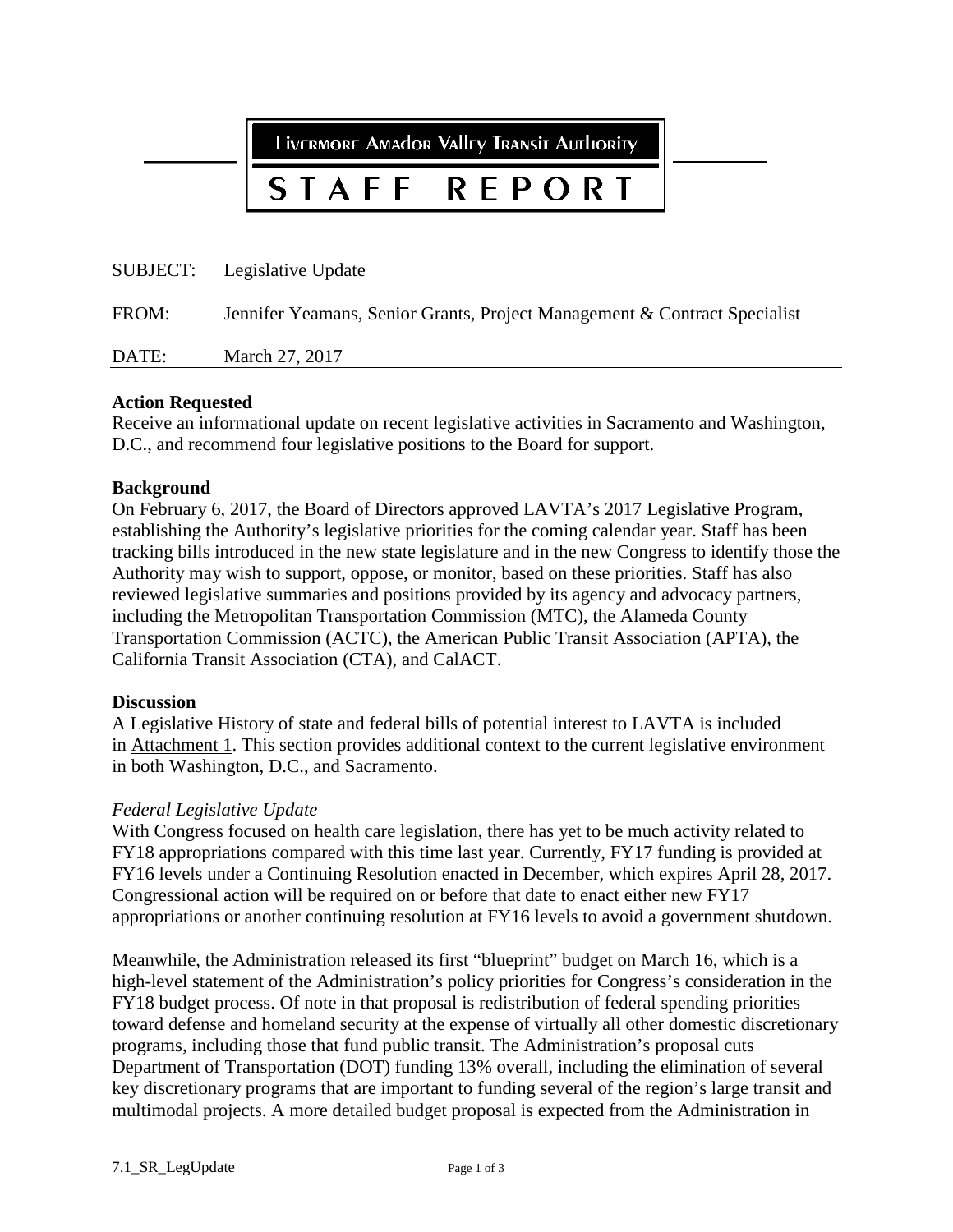May. Staff will continue to monitor any legislation related to FY17 or FY18 appropriations or the FY18 budget and will work with LAVTA's advocacy partners to defend against any attempts to cut funding to federal transit formula and discretionary programs, while advocating for current and future appropriations at full funding as authorized under the FAST Act, in accordance with LAVTA's adopted legislative program.

#### *State Legislative Update*

February 17 was the deadline for introducing bills into the state legislative process. As staff reported at your February Board meeting, the Governor and Legislature continue to work to develop a longer-term transportation funding solution for the state. After Assembly and Senate leaders released a joint letter in November 2016 with Governor Brown announcing a commitment to address the subject in the upcoming legislative session, Assembly Member Jim Frazier and Senator Jim Beall each introduced the first bill of their respective houses in the new session — Assembly Bill 1 and Senate Bill 1. Attachment 2 provides an overview comparison of these two bills alongside the Governor's proposal. The Governor has given the Legislature an April 6 deadline to submit a bill, which has already been amended in the Senate, so these bills are currently front-and-center in the Legislature's agenda, with other state budget and transportation-related matters taking a backseat until these measures are fully debated in their respective chambers.

#### **Recommended Legislative Positions**

At this time staff recommends the following positions on proposed state legislation:

#### *AB 1 (Frazier) / SB 1 (Beall) – Support*

These bills would raise new funds for transportation through a combination of a gas tax restoration, a new gas tax increase, increases in sales and excise taxes on diesel, an increase in the vehicle registration fee, and an annual zero-emission vehicle fee. Funds would be distributed to local street and road repairs, state highway maintenance, goods movement, the State Transportation Improvement Program (STIP), public transit, and active transportation. MTC estimates the Bay Area would receive an increase in the range of \$95 to \$130 million annually for formula-based public transit funds, depending on auction revenue levels for cap-and-trade– funded programs. These bills support LAVTA's legislative priority to enhance future transportation funding investments, and numerous agency and advocacy partners are on record in support, including MTC, ACTC, CTA, and CalACT. For these reasons, staff recommends a **Support** position on these bills.

#### *AB 1113 (Bloom) – Support*

This bill reasserts the definition of an STA-eligible transit operator for the purposes of receiving funding from the State Transit Assistance program. CTA sponsored this bill in response to new calculation and allocation methodologies for the program implemented by the State Controller's Office in FY 2015-2016. This administrative revision suddenly changed the way these vital funds were distributed, which had up until then occurred based on long-understood formula that matches program dollars with half in proportion to each area's population and half in proportion to a calculation of each transit operator's revenue compared to the statewide total. This bill support's LAVTA's legislative priority to protect existing transportation funding sources, and is notably relevant to the funding proposals being advanced in AB 1 and SB 1 discussed above.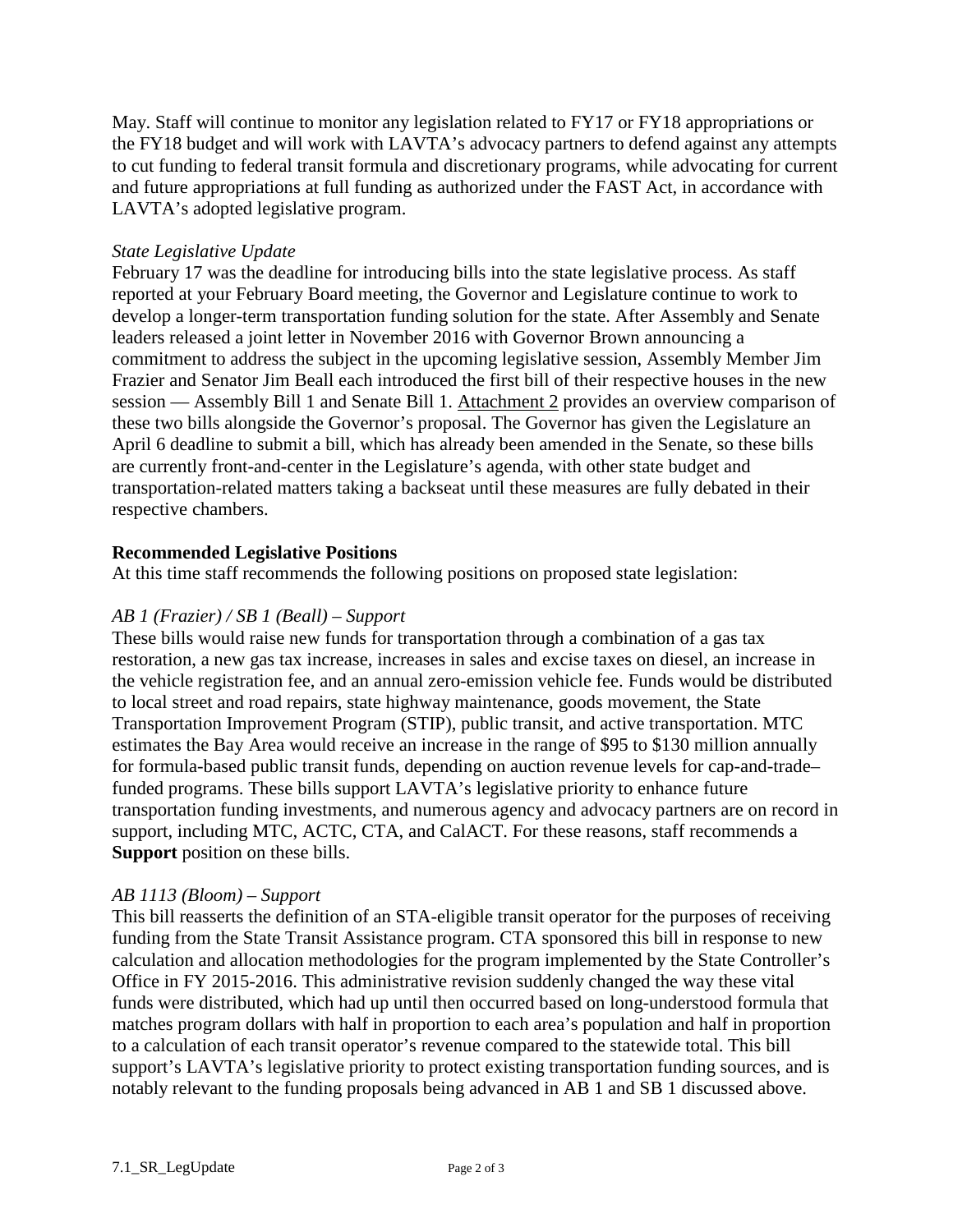CTA and CalACT are on record supporting the proposal. For these reasons, staff recommends a **Support** position on this bill.

#### *AB 1444 (Baker) – Support*

Assembly Member Catharine Baker introduced this bill February 17 with language sponsored by LAVTA as discussed at your January 23 Committee meeting, to authorize LAVTA to conduct a shared autonomous vehicle (SAV) demonstration project in its service area. Support for this bill was specifically included in LAVTA's 2017 Legislative Program, and ACTC's Planning, Policy and Legislation Committee is also recommending a support position at ACTC's March 23 meeting. For these reasons, staff recommends a **Support** position on this bill.

#### *ACA 4 (Aguiar-Curry) / SCA 6 (Wiener) – Support*

ACA 4 seeks a ballot proposition to amend the State constitution to authorize a local government to impose, extend, or increase a special tax for the purposes of funding the construction, rehabilitation or replacement of public infrastructure (which includes improvements to public transit) or affordable housing, if the proposition proposing that tax is approved by 55% of its voters. Similarly, SCA 6 seeks a ballot proposition to allow a local government to impose any special tax with a 55% approval of the voters if the special tax dedicates 100% of the revenues, not including collection and administrative expenses, to transportation programs and projects. These proposed amendments support LAVTA's adopted priority to enhance future transportation funding investments. CTA is on record supporting both resolutions; ACTC and CalACT are also currently on record supporting SCA 6, which is slated for a hearing on April 5. For these reasons, staff recommends a **Support** position on these resolutions.

#### **Next Steps**

Staff will continue to monitor state and federal legislative issues as they develop and bring periodic updates to this Committee and/or the Board of Directors as appropriate.

#### **Recommendation**

Staff recommends the Committee advance four legislative support positions to the Board for approval.

#### Attachments:

- 1. Legislative History
- 2. ACTC Summary Comparison of AB1 / SB1 / Governor's proposal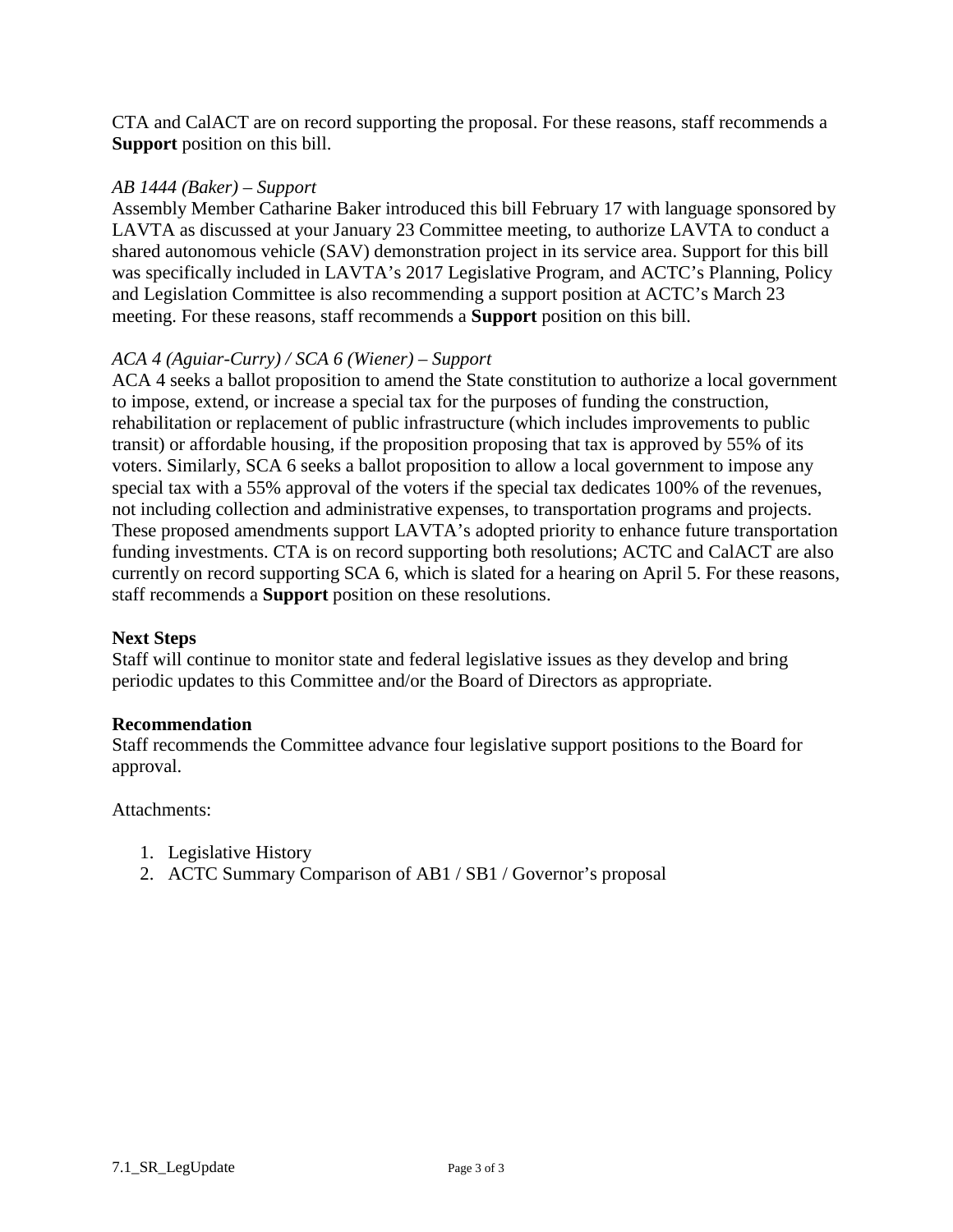#### **Legislative History 2017–18 Session March 22, 2017**

| <b>STATE</b>             |                               |                                  |                                                                                                                                                                                                                                                                                                                                                                                                                                                                                                                                                                                                                                |                                                                               |                                 |  |
|--------------------------|-------------------------------|----------------------------------|--------------------------------------------------------------------------------------------------------------------------------------------------------------------------------------------------------------------------------------------------------------------------------------------------------------------------------------------------------------------------------------------------------------------------------------------------------------------------------------------------------------------------------------------------------------------------------------------------------------------------------|-------------------------------------------------------------------------------|---------------------------------|--|
| <b>Bill</b>              | <b>Current</b><br><b>Text</b> | <b>Status</b>                    | <b>Description</b>                                                                                                                                                                                                                                                                                                                                                                                                                                                                                                                                                                                                             | <b>Related LAVTA</b><br><b>Legislative Agenda</b><br><b>Goal or Principle</b> | <b>LAVTA</b><br><b>Position</b> |  |
| AB1<br>(Frazier)         | Introduced<br>12/5/2016       | Assembly<br>Transportation       | Transportation funding. Would create the Road Maintenance and<br>Rehabilitation Program to address deferred maintenance on the state<br>highway system and the local street and road system. The bill would<br>require the California Transportation Commission to adopt performance<br>criteria, consistent with a specified asset management plan, to ensure<br>efficient use of certain funds available for the program. The bill would<br>provide for the deposit of various funds for the program in the Road<br>Maintenance and Rehabilitation Account, which the bill would create in<br>the State Transportation Fund. | <b>Enhance Future</b><br>Transportation<br>Funding<br>Investments             |                                 |  |
| <b>AB</b> 17<br>(Holden) | Introduced<br>12/5/2016       | Assembly<br>Transportation       | Transit Pass Program: free or reduced-fare transit passes. Would<br>create the Transit Pass Program to be administered by the Department of<br>Transportation. The bill would require the Controller of the State of<br>California to allocate moneys made available for the program, upon<br>appropriation by the Legislature, to support transit pass programs that<br>provide free or reduced-fare transit passes to specified pupils and students.                                                                                                                                                                         | <b>Enhance Future</b><br>Transportation<br>Funding<br>Investments             |                                 |  |
| <b>AB</b> 151<br>(Burke) | Introduced<br>1/11/2017       | Assembly<br>Natural<br>Resources | California Global Warming Solutions Act of 2006: market-based<br>compliance mechanisms. Would state the intent of the Legislature to<br>enact legislation that authorizes the State Air Resources Board to utilize a<br>market-based compliance mechanism after December 31, 2020, in<br>furtherance of the statewide greenhouse gas emissions limit of at least<br>40% below the 1990 level by 2030. This bill contains other existing laws.                                                                                                                                                                                  | <b>Protect Existing</b><br>Transportation<br><b>Funding Sources</b>           |                                 |  |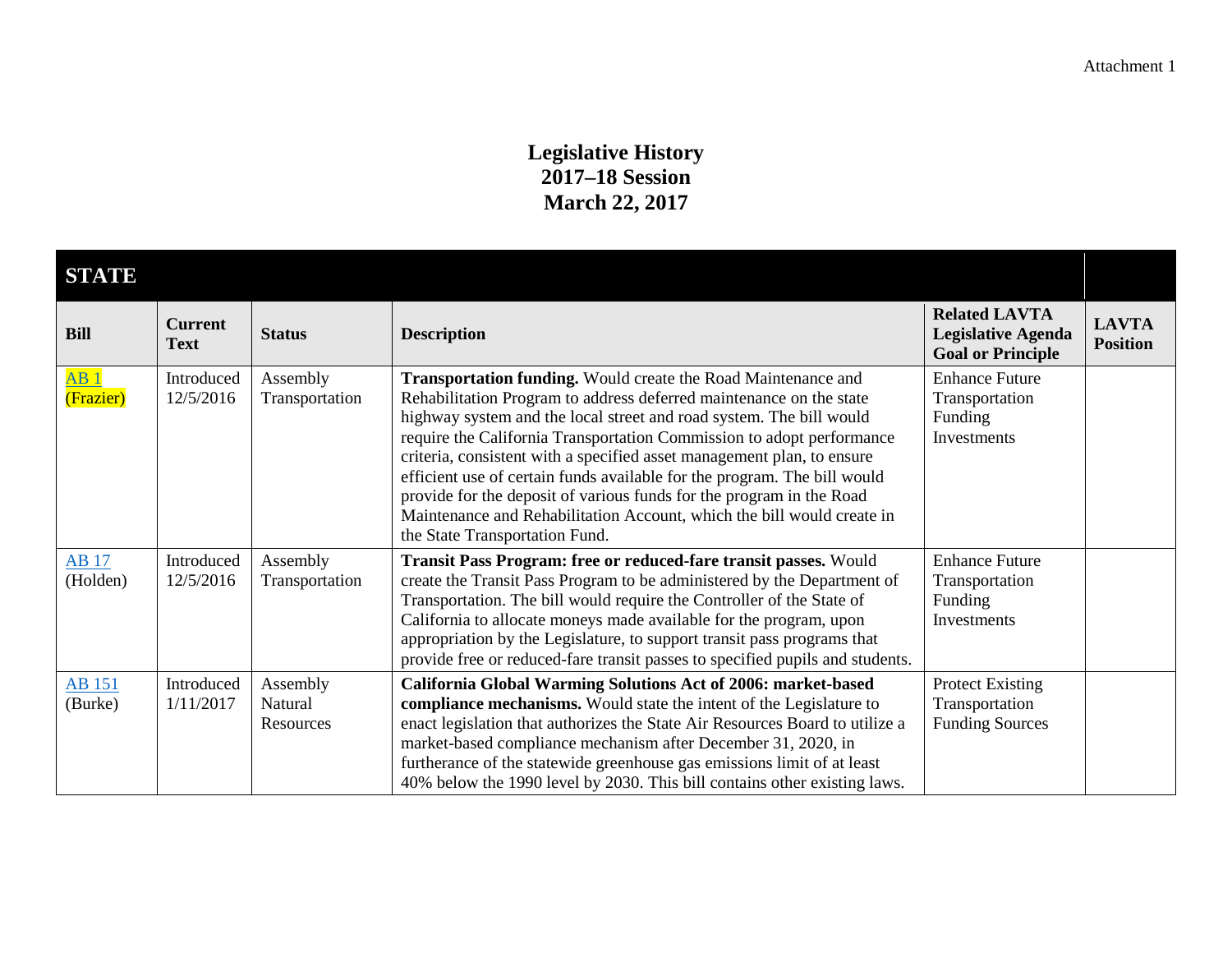| AB 623<br>(Rodriguez)     | Introduced<br>2/14/2017 | Assembly<br>Transportation<br>and<br>Communications<br>& Conveyance | Autonomous vehicle testing: accident reporting. Would require an<br>accident involving operation of an autonomous vehicle that results in<br>catastrophic bodily injury or the death of a person to be reported to the<br>Department of Motor Vehicles within 24 hours of occurrence. The bill<br>would require the department to suspend the approval granted to the<br>manufacturer of the autonomous vehicle for 5 business days following the<br>reporting of the accident, during which time the department and other<br>appropriate agencies would be required to review the accident to<br>determine if it was caused by a failure of the autonomous vehicle<br>technology.                   | Leverage Support<br>from and with<br>Partners to Promote<br>Mobility, Improve<br>Service<br>Productivity, and<br><b>Enhance Regional</b><br>Leadership |  |
|---------------------------|-------------------------|---------------------------------------------------------------------|------------------------------------------------------------------------------------------------------------------------------------------------------------------------------------------------------------------------------------------------------------------------------------------------------------------------------------------------------------------------------------------------------------------------------------------------------------------------------------------------------------------------------------------------------------------------------------------------------------------------------------------------------------------------------------------------------|--------------------------------------------------------------------------------------------------------------------------------------------------------|--|
| AB 673<br>(Chu)           | Introduced<br>2/15/2017 | Assembly<br>Transportation                                          | Public transit operators: vehicle safety requirements. Would require a<br>public transit operator, before placing a new bus into revenue operations,<br>to take into consideration recommendations of, and best practices<br>standards developed by, the exclusive representative of the recognized<br>organization representing bus operators of the transit operator for the<br>purpose of protecting bus operators from the risk of assault from persons<br>and by removing blind spots. By creating new duties for public transit<br>operators, this bill would impose a state-mandated local program.                                                                                           | <b>Enhance Operating</b><br>Conditions to<br>Support Safety and<br>Performance Goals                                                                   |  |
| <b>AB 758</b><br>(Eggman) | Amended<br>3/21/2017    | Amend and re-<br>refer to<br>Assembly<br>Transportation             | <b>Transportation: Tri-Valley San Joaquin Valley Regional Rail</b><br>Authority. Would establish the Tri-Valley-San Joaquin Valley Regional<br>Rail Authority for purposes of planning and delivering a cost effective and<br>responsive interregional rail connection between the San Joaquin Valley<br>and the Bay Area Rapid Transit District's rapid transit system and the<br>Altamont Corridor Express in the Tri-Valley, that meets the goals and<br>objectives of the community. The bill would require the authority's<br>governing board to be composed of 14 representatives and would<br>authorize the authority to appoint an executive who may appoint staff or<br>retain consultants. | Leverage Support<br>from and with<br>Partners to Promote<br>Mobility, Improve<br>Service<br>Productivity, and<br><b>Enhance Regional</b><br>Leadership |  |
| AB 1113<br>(Bloom)        | Introduced<br>2/17/2017 | Assembly<br>Transportation                                          | State Transit Assistance program. Would revise and recast the<br>provisions governing the State Transit Assistance program. The bill would<br>provide that only STA-eligible operators, as defined, are eligible to receive<br>an allocation from the portion of program funds based on transit operator<br>revenues. The bill would provide for each STA-eligible operator within<br>the jurisdiction of the allocating local transportation agency to receive a<br>proportional share of the revenue-based program funds based on the<br>qualifying revenues of that operator, as defined.                                                                                                         | <b>Protect Existing</b><br>Transportation<br><b>Funding Sources</b>                                                                                    |  |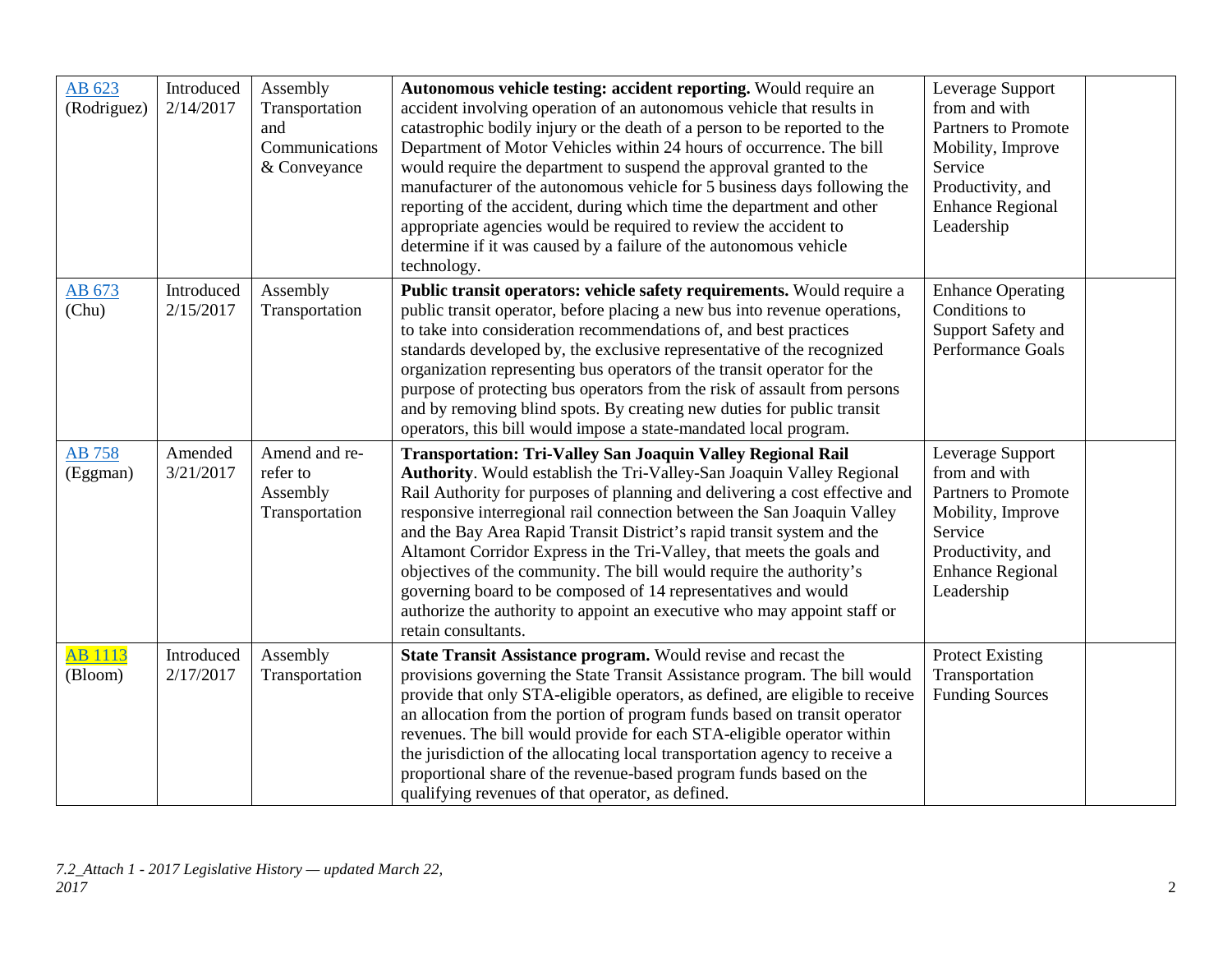| AB 1444<br>(Baker)                     | Introduced<br>2/17/2017 | Assembly<br>Transportation<br>and<br>Communications<br>& Conveyance | Livermore Amador Valley Transit Authority: demonstration project.<br>Would authorize the Livermore Amador Valley Transit Authority, in<br>accordance with substantially similar conditions, to conduct a shared<br>autonomous vehicle demonstration project for the testing of autonomous<br>vehicles that do not have a driver seated in the driver's seat and are not<br>equipped with a steering wheel, a brake pedal, or an accelerator, as<br>specified. This bill contains other existing laws.                                                                                                                                                                                                   | Leverage Support<br>from and with<br><b>Partners to Promote</b><br>Mobility, Improve<br>Service<br>Productivity, and<br><b>Enhance Regional</b><br>Leadership |  |
|----------------------------------------|-------------------------|---------------------------------------------------------------------|---------------------------------------------------------------------------------------------------------------------------------------------------------------------------------------------------------------------------------------------------------------------------------------------------------------------------------------------------------------------------------------------------------------------------------------------------------------------------------------------------------------------------------------------------------------------------------------------------------------------------------------------------------------------------------------------------------|---------------------------------------------------------------------------------------------------------------------------------------------------------------|--|
| <b>AB</b> 1640<br>(Garcia, E.)         | Introduced<br>2/17/2017 | <b>Assembly Print</b>                                               | Transportation funding: low-income communities. Would require,<br>beginning January 1, 2020, each regional transportation improvement<br>program to allocate a minimum of 25% of available funds to projects or<br>programs that provide direct, meaningful, and assured benefits to low-<br>income individuals who live in certain identified communities or to riders<br>of transit service that connects low-income residents to critical amenities<br>and services. The bill would require the Department of Transportation, in<br>consultation with residents of low-income communities and specified state<br>agencies, to adopt guidelines for this allocation no later than January 1,<br>2018. | <b>Protect Existing</b><br>Transportation<br><b>Funding Sources</b>                                                                                           |  |
| AB 1652<br>(Kalra)                     | Introduced<br>2/17/2017 | <b>Assembly Print</b>                                               | Public transportation. Current law provides various sources of funding<br>for transportation purposes, including public transportation. This bill<br>would state the intent of the Legislature to enact legislation to promote<br>access to public transportation.                                                                                                                                                                                                                                                                                                                                                                                                                                      | Will update when<br>language is updated                                                                                                                       |  |
| ACA <sub>4</sub><br>(Aguiar-<br>Curry) | Introduced<br>2/17/2017 | <b>Assembly Print</b>                                               | Local government financing: affordable housing and public<br>infrastructure: voter approval. Would reduce the local vote threshold<br>for approval of bond and special tax measures, including for public transit,<br>from two-thirds to 55%.                                                                                                                                                                                                                                                                                                                                                                                                                                                           | <b>Enhance Future</b><br>Transportation<br>Funding<br>Investments                                                                                             |  |
| SB <sub>1</sub><br>(Beall)             | Amended<br>1/26/2017    | Senate<br>Appropriations                                            | Transportation funding. Would create the Road Maintenance and<br>Rehabilitation Program to address deferred maintenance on the state<br>highway system and the local street and road system. The bill would<br>require the California Transportation Commission to adopt performance<br>criteria, consistent with a specified asset management plan, to ensure<br>efficient use of certain funds available for the program. This bill contains<br>other related provisions and other existing laws.                                                                                                                                                                                                     | <b>Enhance Future</b><br>Transportation<br>Funding<br>Investments                                                                                             |  |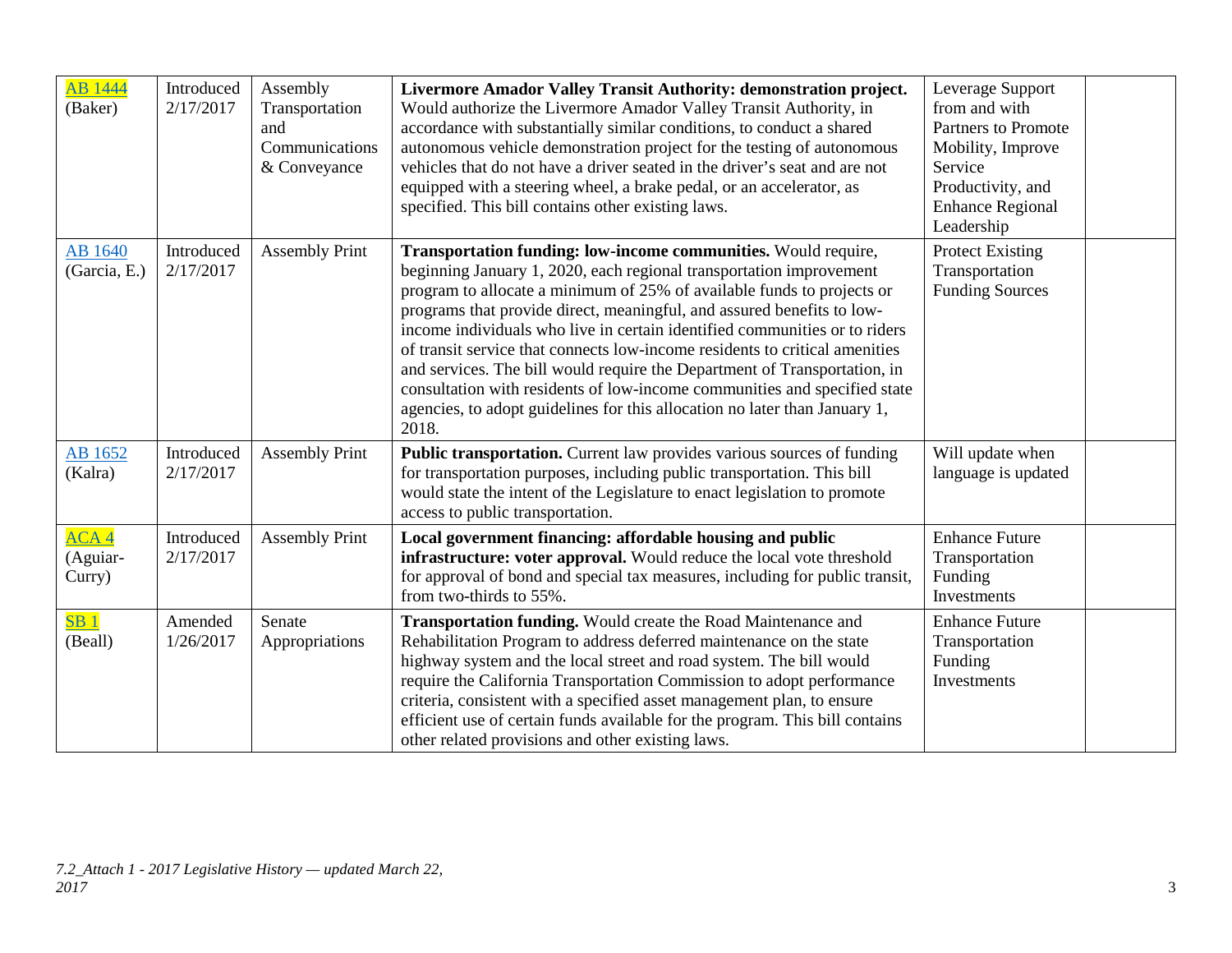| <b>SB 145</b><br>(Hill)      | Introduced<br>1/17/2017 | Senate Transp &<br>Housing                                            | Autonomous vehicles: testing on public roads. Current law requires the<br>Department of Motor Vehicles to notify the Legislature if it receives an<br>application from a manufacturer seeking approval to operate an<br>autonomous vehicle capable of operating without the presence of a driver<br>inside the vehicle. Current law prohibits such an application from<br>becoming effective any sooner than 180 days after that application is<br>submitted. This bill would repeal the requirement that the department<br>notify the Legislature of receipt of an application seeking approval to<br>operate an autonomous vehicle capable of operating without the presence<br>of a driver inside the vehicle. | Leverage Support<br>from and with<br><b>Partners to Promote</b><br>Mobility, Improve<br>Service<br>Productivity, and<br><b>Enhance Regional</b><br>Leadership |  |
|------------------------------|-------------------------|-----------------------------------------------------------------------|-------------------------------------------------------------------------------------------------------------------------------------------------------------------------------------------------------------------------------------------------------------------------------------------------------------------------------------------------------------------------------------------------------------------------------------------------------------------------------------------------------------------------------------------------------------------------------------------------------------------------------------------------------------------------------------------------------------------|---------------------------------------------------------------------------------------------------------------------------------------------------------------|--|
| SB 369<br>(Hertzberg)        | Introduced<br>2/14/2017 | Senate Transp &<br>Housing                                            | Autonomous vehicles. Current law authorizes the operation of an<br>autonomous vehicle on public roads for testing purposes by a driver who<br>possesses the proper class of license for the type of vehicle being operated<br>if specified requirements are met. Current law defines an "autonomous"<br>vehicle: for this purpose as any vehicle equipped with autonomous<br>technology that has been integrated into that vehicle. This bill would<br>specify that a vehicle equipped with a collision avoidance system, as<br>specified, that is not capable of driving the vehicle without a human driver<br>remaining fully engaged in the driving task is not an autonomous vehicle.                         | Leverage Support<br>from and with<br>Partners to Promote<br>Mobility, Improve<br>Service<br>Productivity, and<br><b>Enhance Regional</b><br>Leadership        |  |
| SB 614<br>(Hertzberg)        | Introduced<br>2/17/2017 | <b>Senate Rules</b>                                                   | Public transportation agencies: administrative penalties. Current law<br>authorizes a public transportation agency to adopt and enforce an<br>ordinance to impose and enforce civil administrative penalties for certain<br>passenger misconduct on or in a transit facility or vehicle. Current law<br>requires these penalties to be deposited in the general fund of the county in<br>which the citation is administered. This bill would instead require the<br>penalties to be deposited with the public transportation agency that issued<br>the citation.                                                                                                                                                  | <b>Enhance Future</b><br>Transportation<br>Funding<br>Investments                                                                                             |  |
| SCA <sub>6</sub><br>(Wiener) | Introduced<br>2/13/2017 | Senate Gov &<br>Finance,<br>Transportation &<br>Housing, and<br>Rules | Local transportation measures: special taxes: voter approval. Would<br>require that the imposition, extension, or increase of a special tax by a<br>local government for the purpose of providing funding for transportation<br>purposes, as specified, be submitted to the electorate and approved by 55%<br>of the voters voting on the proposition. The measure would also make<br>conforming and technical, nonsubstantive changes.                                                                                                                                                                                                                                                                           | <b>Enhance Future</b><br>Transportation<br>Funding<br>Investments                                                                                             |  |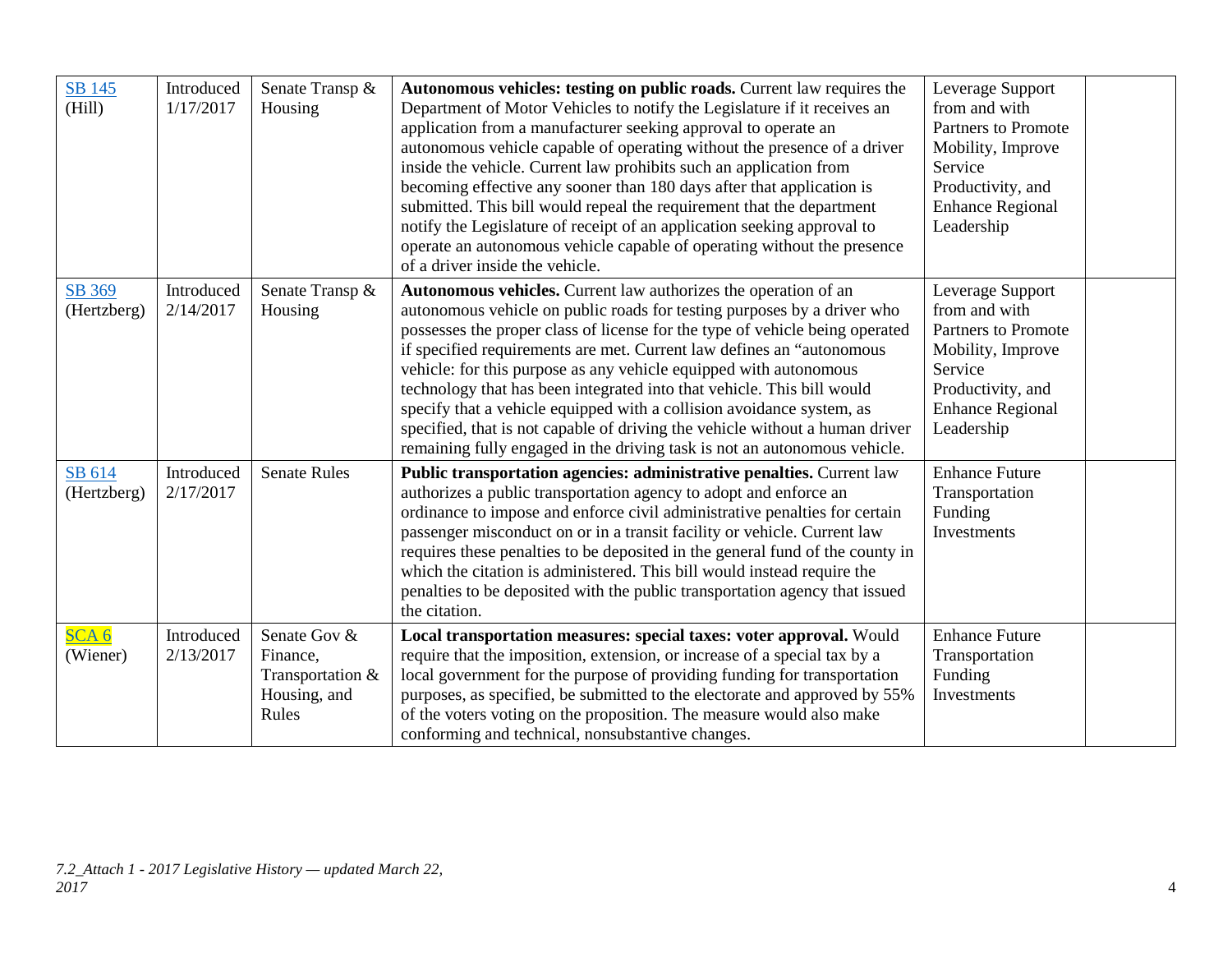| <b>FEDERAL</b>              |                               |                                                           |                                                                                                                                                                                                                                     |                                                                               |                                 |  |
|-----------------------------|-------------------------------|-----------------------------------------------------------|-------------------------------------------------------------------------------------------------------------------------------------------------------------------------------------------------------------------------------------|-------------------------------------------------------------------------------|---------------------------------|--|
| <b>Bill</b>                 | <b>Current</b><br><b>Text</b> | <b>Status</b>                                             | <b>Description</b>                                                                                                                                                                                                                  | <b>Related LAVTA</b><br><b>Legislative Agenda</b><br><b>Goal or Principle</b> | <b>LAVTA</b><br><b>Position</b> |  |
| <b>HR 100</b><br>(Brownley) | Introduced<br>1/3/2017        | House Transp &<br>Infrastructure                          | Support Local Transportation Act. Increases share of Surface<br>Transportation Block Grant Program that is suballocated on the basis of<br>population from 55% to 65% by fiscal year 2020.                                          | <b>Enhance Future</b><br>Transportation<br>Funding<br>Investments             |                                 |  |
| <b>HR</b> 127<br>(Green)    | Introduced<br>1/3/2017        | House Transp &<br>Infrastructure                          | Transit for Veterans. Amends 5307 to mandate operators discount peak<br>fares for veterans.                                                                                                                                         | <b>Protect Existing</b><br>Transportation<br><b>Funding Sources</b>           |                                 |  |
| <b>HR 891</b><br>(Meadows)  | Introduced<br>2/6/17          | House Transp &<br>Infrastructure                          | Federal Transit Modernization Act of 2017. Repeals requirements that<br>condition certain financial assistance for public transportation projects<br>upon employee protective arrangements approved by the Secretary of<br>Labor.   |                                                                               |                                 |  |
| <b>HR 904</b><br>(Lipinski) | Introduced<br>2/24/17         | House<br>Oversight $&$<br>Gov't Reform<br>and other cmtes | Buy American Improvement Act of 2017. Changes the Buy American<br>Act, standardizes requirements and waiver notices, and expands Buy<br>America provisions for existing grant programs, including transportation<br>grant programs. |                                                                               |                                 |  |
| S 181<br>(Brown)            | Introduced<br>1/20/17         | Senate<br>Homeland<br>Security and<br>Gov't Affairs       | Expand Buy America provisions to ensure federal public works and<br>infrastructure projects use manufactured products and commodity<br>construction materials produced in the United States.                                        |                                                                               |                                 |  |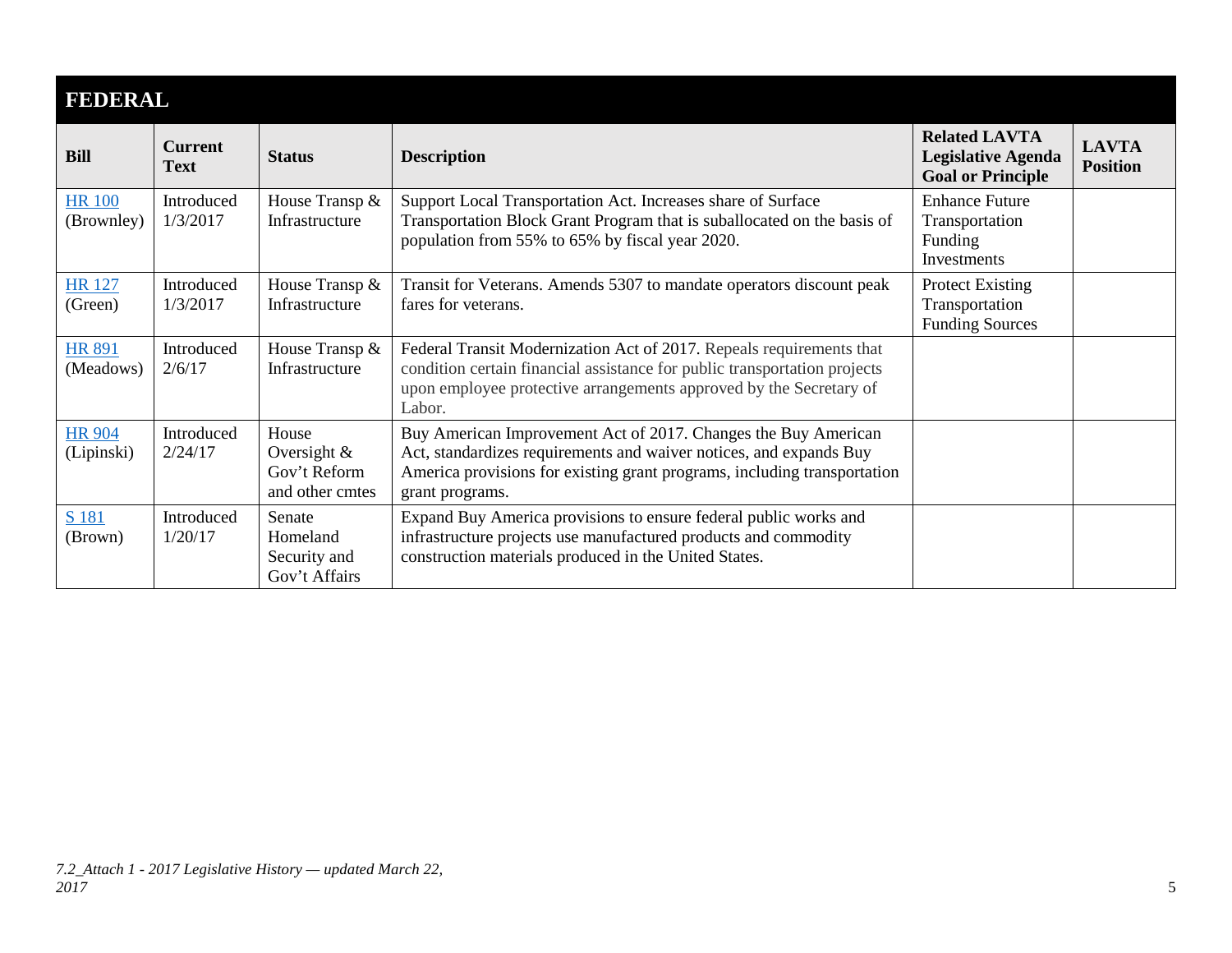### Attachment 2

# 5.1B

|                                                      | <b>AB 1 (Frazier)</b>                                                                                                                                                                                                                                                    | SB <sub>1</sub> (Beall)                                                                                                                                                                                                                                                  | <b>Governor's Proposal</b><br><b>Based on Budget Summary. Actual</b><br>language not available yet.                                                                                                                                                                                                                                   |
|------------------------------------------------------|--------------------------------------------------------------------------------------------------------------------------------------------------------------------------------------------------------------------------------------------------------------------------|--------------------------------------------------------------------------------------------------------------------------------------------------------------------------------------------------------------------------------------------------------------------------|---------------------------------------------------------------------------------------------------------------------------------------------------------------------------------------------------------------------------------------------------------------------------------------------------------------------------------------|
|                                                      |                                                                                                                                                                                                                                                                          | <b>REVENUES</b>                                                                                                                                                                                                                                                          |                                                                                                                                                                                                                                                                                                                                       |
| <b>Truck Weight</b><br>Fees                          | Returns approximately \$500 million in truck<br>weight fees over 5 years.                                                                                                                                                                                                | Returns approximately \$500 million in truck<br>weight fees over 5 years                                                                                                                                                                                                 | No Proposal<br>Keep using weight fees for debt service.                                                                                                                                                                                                                                                                               |
| Loan<br>Repayment                                    | Repay over two years \$706 million in outstanding<br>loans.                                                                                                                                                                                                              | Repay over two years \$706 million in outstanding<br>loans                                                                                                                                                                                                               | Repay \$706 million over three fiscal years.                                                                                                                                                                                                                                                                                          |
| <b>Excise Tax</b>                                    | \$1.8 billion in new gasoline excise tax revenue<br>by raising gasoline excise tax by 12 cents.<br>\$1.1 billion gasoline excise tax revenue is<br>generated by eliminating BOE's "true-up"<br>process. This would reset the price based<br>excise tax back to 17 cents. | \$1.8 billion in new gasoline excise tax revenue<br>by raising gasoline excise tax by 12 cents.<br>\$1.1 billion gasoline excise tax revenue is<br>generated by eliminating BOE's "true-up"<br>process. This would reset the price based<br>excise tax back to 17 cents. | \$1.1 billion by eliminating the BOE's "true-up"<br>process for the price based excise tax, and<br>setting the price based excise tax at 21.5 cents.<br>Adjust the excise tax annually for inflation.<br>\$425 million by increasing the diesel fuel excise<br>tax rate by 11 cents. Adjust the excise tax<br>annually for inflation. |
|                                                      | \$600 million in new diesel excise tax revenue<br>by increasing the excise tax by 20 cents.                                                                                                                                                                              | \$600 million in new diesel excise tax revenue<br>by increasing the excise tax by 20 cents.                                                                                                                                                                              |                                                                                                                                                                                                                                                                                                                                       |
| <b>Vehicle</b><br><b>Registration</b><br><b>Fees</b> | \$1.3 billion by imposing a vehicles registration fee<br>of \$38.<br>\$21 million by imposing a \$165 registration fee on<br>all zero emission vehicles                                                                                                                  | \$1.3 billion by imposing a vehicles registration<br>fee of \$38.<br>\$13 million by imposing a \$100 registration fee<br>on all zero emission vehicles.                                                                                                                 | \$2.1 billion by imposing a \$65 Road<br>Improvement Charge on the registration of all<br>vehicles, including zero emission and hybrid<br>vehicles.                                                                                                                                                                                   |
| Cap & Trade<br>Revenue                               | \$300 million in additional cap & trade revenue<br>dedicated to transit programs by increasing the<br>formula allocation to these programs.                                                                                                                              | \$300 million in additional cap & trade revenue<br>dedicated to transit programs by increasing the<br>formula allocation to these programs.                                                                                                                              | \$400 million cap & trade revenue appropriated<br>annually to the Transit Capital & Intercity Rail<br>Program, and \$100 million to the Active<br>Transportation Program.                                                                                                                                                             |
| <b>Diesel Sales</b><br>Tax                           | \$263 million by increasing the sales tax on diesel<br>fuel by 3% for a total rate of 5.25%.                                                                                                                                                                             | \$300 million by increasing the sales tax on diesel<br>fuel by 3.5% for a total rate of 5.75%.                                                                                                                                                                           | No change.                                                                                                                                                                                                                                                                                                                            |
| <b>Article 19</b><br><b>Revenue</b>                  | Approximately \$70 million in Non-Article 19<br>funds is directed to the Road Maintenance and<br>Rehabilitation Account.                                                                                                                                                 | Approximately \$70 million in Non-Article 19<br>funds is directed to the Road Maintenance and<br><b>Rehabilitation Account</b>                                                                                                                                           | No change.                                                                                                                                                                                                                                                                                                                            |
| <b>TOTAL</b><br><b>REVENUE</b>                       | Approximately \$6 billion annually and \$706<br>million in onetime funds.                                                                                                                                                                                                | Approximately \$6 billion annually and \$706<br>million in onetime funds.                                                                                                                                                                                                | Approximately \$4.2 billion annually and \$706<br>million in onetime funds.                                                                                                                                                                                                                                                           |